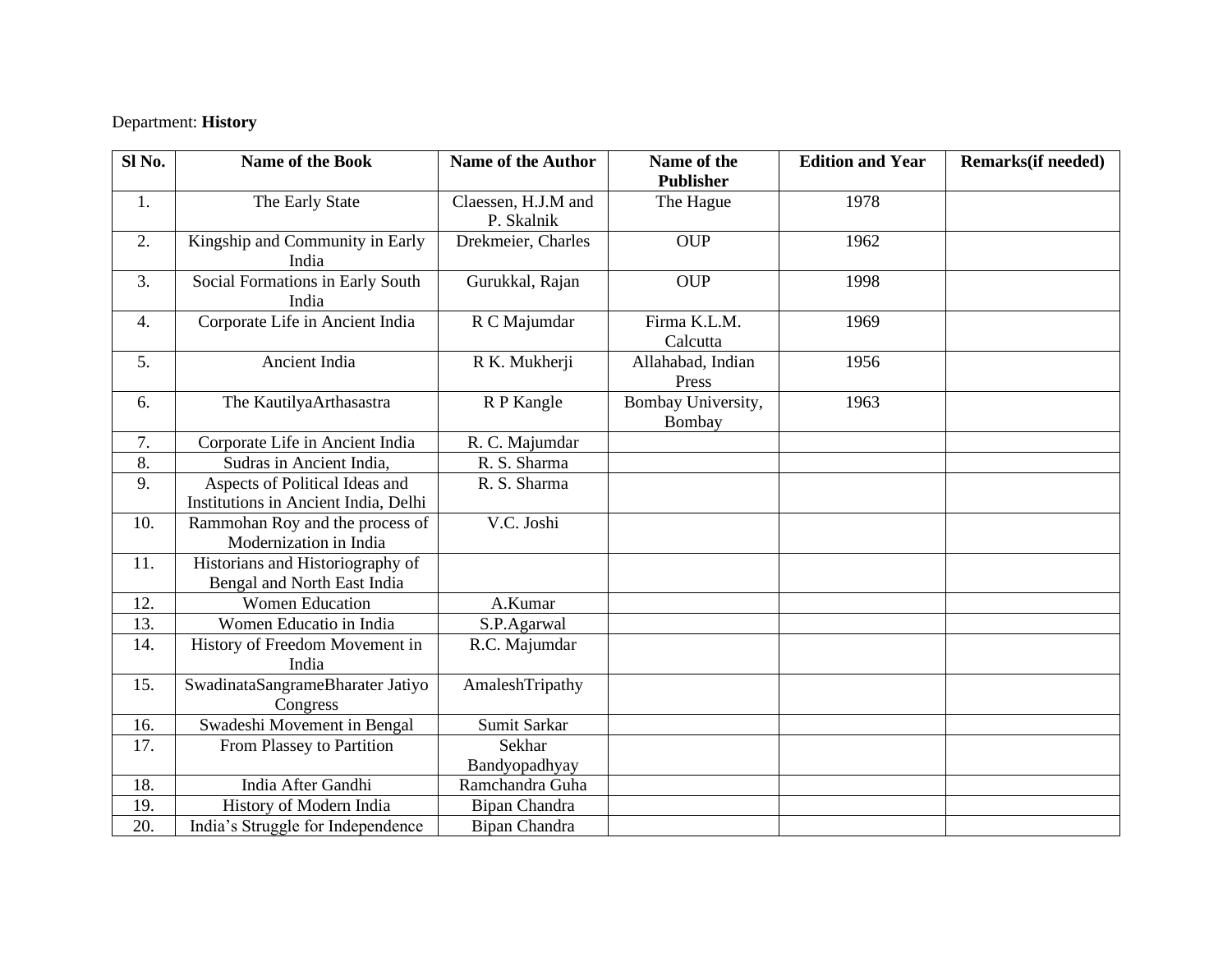| 21. | Social Background of Indian<br>Nationalism                    | A.R. Desai                        |                               |  |
|-----|---------------------------------------------------------------|-----------------------------------|-------------------------------|--|
| 22. | The Nature of History                                         | <b>Arthur Marwick</b>             |                               |  |
| 23. | History and Historians in the<br>Nineteenth Century           | G.P. Gooch                        |                               |  |
| 24. | A History of Historical Writing                               | H.E. Barnes                       |                               |  |
| 25. | <b>History of Historical Writing</b>                          | J.W. Thompson                     |                               |  |
| 26  | Women in Modern India                                         | <b>Geraldine Forbes</b>           | Cambridge University<br>Press |  |
| 27  | <b>Historicizing Gendered</b><br>Modernity's in India         | Amitava Chatterjee                | <b>Primus Books</b>           |  |
| 28  | Women and Social Reform                                       | Sumit Sarkar and<br>Tanika Sarkar |                               |  |
| 29  | An Autobiography or The Story<br>Of My Experiments With Truth | M.K. Gandhi                       |                               |  |
| 30  | My Non-violence                                               | M.K. Gandhi                       |                               |  |
| 31  | Hind Swaraj or Indian Home<br>Rule                            | M.K. Gandhi                       |                               |  |
| 32  | India 2020: A Vision for the New<br>Millennium                | APJ Abdul Kalam                   |                               |  |
| 33  | Wings of Fire: An Autobiography                               | APJ Abdul Kalam                   |                               |  |
| 34  | Ignited Minds: Unleashing the<br>Power within India           | APJ Abdul Kalam                   |                               |  |
| 35  | <b>Indian Polity - For Civil</b>                              | M Laxmikanth                      |                               |  |
|     | Services and Other State                                      |                                   |                               |  |
|     | Examinations                                                  |                                   |                               |  |
| 36  | <b>Understanding Early Civilizations:</b>                     | <b>B.</b> Trigger                 |                               |  |
|     | A Comparative Study                                           |                                   |                               |  |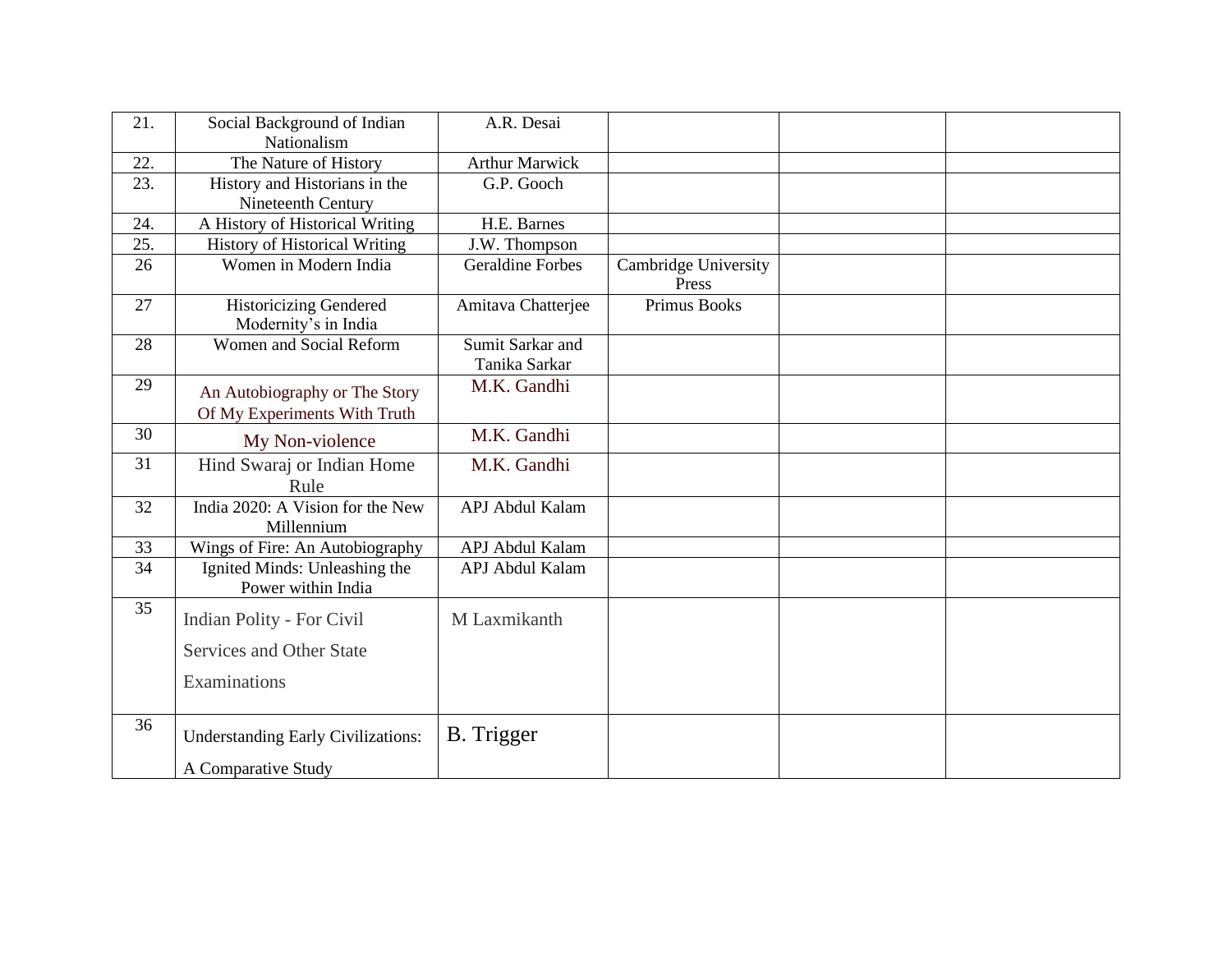| 37 | Early Mesopotamia: Society and                                                                                                              | J. N. Postgate                                 |  |  |
|----|---------------------------------------------------------------------------------------------------------------------------------------------|------------------------------------------------|--|--|
| 38 | Economy at the Dawn of History<br>Ancient History of India - for<br><b>UPSC Civil Services and Other</b><br><b>Competitive Examinations</b> | <b>Snehil Tripathi</b><br><b>Sonali Bansal</b> |  |  |
| 39 | Bose: The Untold Story of an<br><b>Inconvenient Nationalist</b><br>Subhas Chandra Bose<br>Biography                                         | <b>Chandrachur Ghose</b>                       |  |  |
| 40 | Modern India (English)   UPSC  <br>Civil Services Exam                                                                                      | Poonam Dalal Dahiya                            |  |  |
| 41 | Indian History and Culture                                                                                                                  | Vivek K. Agnihotri                             |  |  |
| 42 | <b>Indian History</b>                                                                                                                       | Dr. Krishna Reddy                              |  |  |
| 43 | Indian Art and Culture                                                                                                                      | Nitin singhania                                |  |  |
| 44 | Bharat er Itihase Adhunik Yug                                                                                                               | Jiban Mukhopadhyay                             |  |  |
| 45 | Bharat er Itihase Madhyo Yug                                                                                                                | Jiban Mukhopadhyay                             |  |  |
| 46 | Bharat er Itihase Prachin Yug                                                                                                               | Jiban Mukhopadhyay                             |  |  |
| 47 | <b>Biswa Itihas</b>                                                                                                                         | Jiban Mukhopadhyay                             |  |  |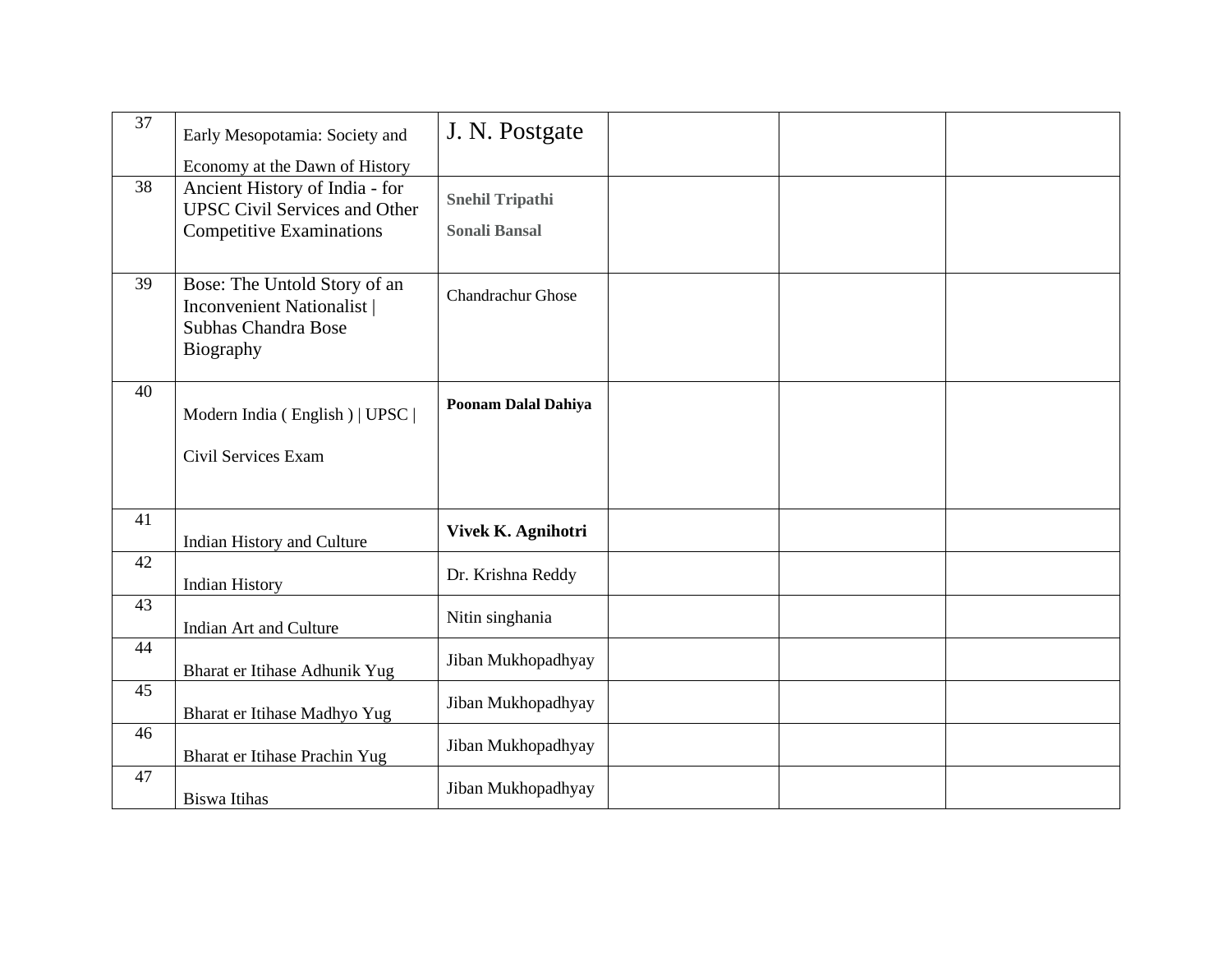| 48              |                                             | Shreedhar prakashani             |  |  |
|-----------------|---------------------------------------------|----------------------------------|--|--|
|                 | Europe er Itihas                            |                                  |  |  |
| 49              | Bharat Borser Itihas prachin o adi          | Gopal Chandra Sinha              |  |  |
|                 | yug                                         |                                  |  |  |
| 50              | One Life is not enough                      | K Natwar Sigh                    |  |  |
| $\overline{51}$ | Indira: The Life of Indira Nehru            | Katherine Frank                  |  |  |
|                 | Gandhi                                      |                                  |  |  |
| 52              | Early Mesopotamia: Society and              | J. N. Postgate                   |  |  |
|                 | Economy at the Dawn of                      |                                  |  |  |
|                 | History                                     |                                  |  |  |
| 53              | Critical Concepts in Historical<br>Studies: | Peter Cain and Mark<br>Harrison, |  |  |
|                 |                                             |                                  |  |  |
|                 | Imperialism, Routledge, 200                 |                                  |  |  |
| 54              | Marxist Theories of Imperialism: A          |                                  |  |  |
|                 | Critical                                    |                                  |  |  |
|                 | Survey., Routledge, 2003                    |                                  |  |  |